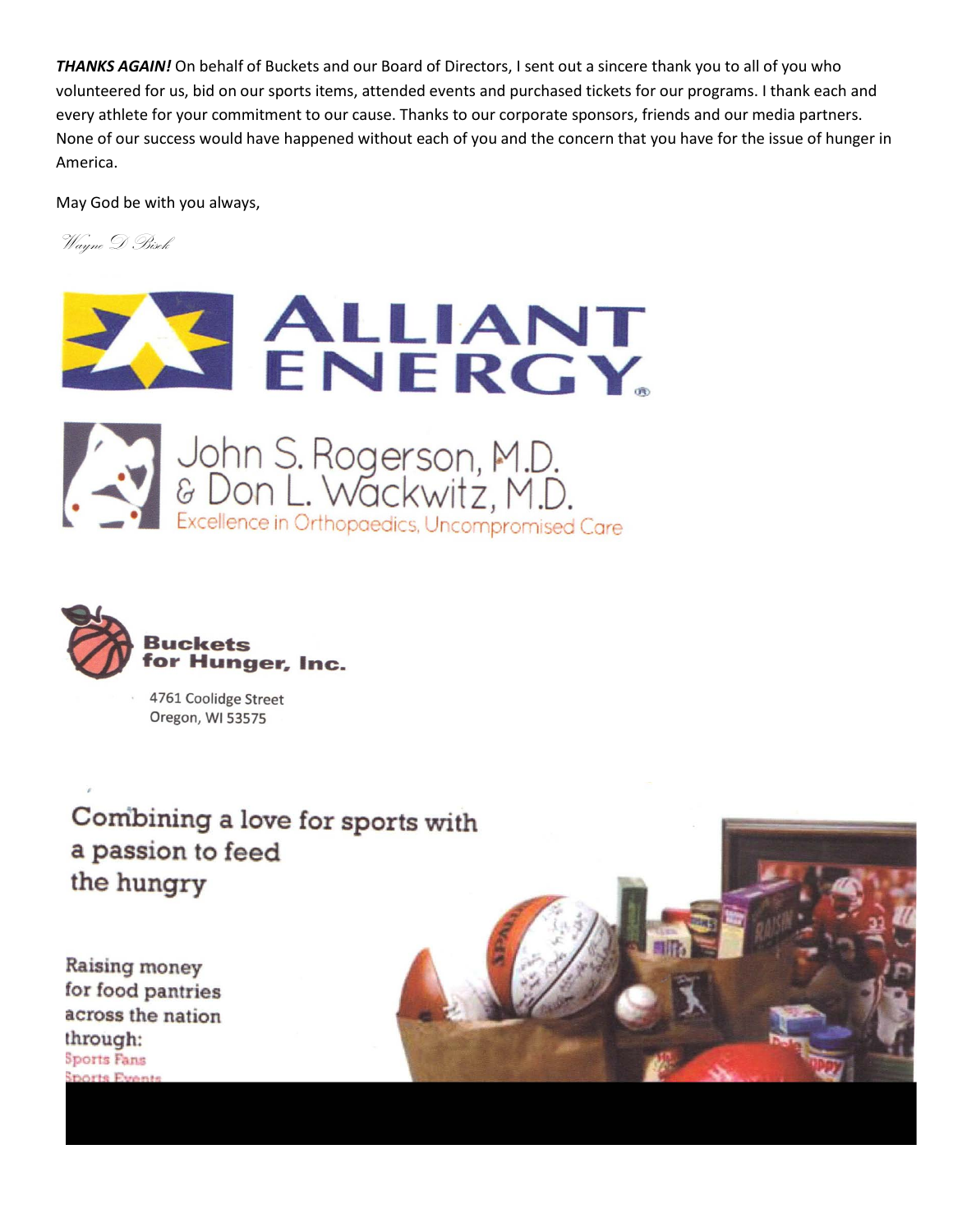## **Buckets for Hunger Incorporated**

*January 2013*

## *Challenges Galore*

## *Victories Abound*

The year 2012 brought many challenges for our little organization. Buckets for Hunger was faced with the dilemma of attempting to continue our annual dinner/auction events in the face of rising costs for celebrity guests. We had to face the challenge of attempting to put on our annual silent auction of hockey and other sports memorabilia at the Kohl Center in spite of the National Hockey League being temporarily shut down for business. In addition, the organization had to face the challenge of a major health event for me as I suffered a heart attack on November 3, 2012.

Somehow, both the organization and I have made it through the year and the future looks quite bright.

Our Board of Directors decided it was necessary to try another approach to raising money to fight hunger. In mid-October, Buckets put on our first ever "Trivia Challenge to Fight Hunger" at the Alliant Energy Center. It was hosted by former Packers stars, Jerry Kramer and Dave Robinson and 27 teams attended the event.



Picture: Second place team "We are missing Glee for this?" Packers: Dave Robinson and Jerry Kramer.

The night was a huge success as all attendees laughed and shouted throughout the evening. A series of 75 questions covering four basic categories (music/commercial jingles, sports, news and television/movies/books) were given to the participants over a two hour time period. All were multiple choice options. The highest score for the evening belonged to The Flying Zupan Brothers with 62 correct answers. Two teams tied for second place. One was a team named We Missed Glee for This? and the other was a group from WIBA 1310Am.



Picture: Winning Team: The Flying Zupan Brothers and Packers: Dave Robinson and Jerry Kramer.

The WIBA team decided to concede to the Glee team and that team then donated its second place prize money back to Buckets. It was great to hear the crowd teasing each other about answers and cheering and groaning every time an answer popped up on the screen. A great many attendees went out of their way to ask us to do this again next year. It is our plan to make this our signature event the first Thursday of every October. A special thanks goes to Wayne Harris of Glowac and Harris advertising agency, attorney Bob Gingras of Gingras, Cates and Luebke law offices for their help in making this first year a success. Next year we will also include a silent auction of sports memorabilia items.

Fortunately, Alliant Energy Foundation again served as a major corporate sponsor for the event. It has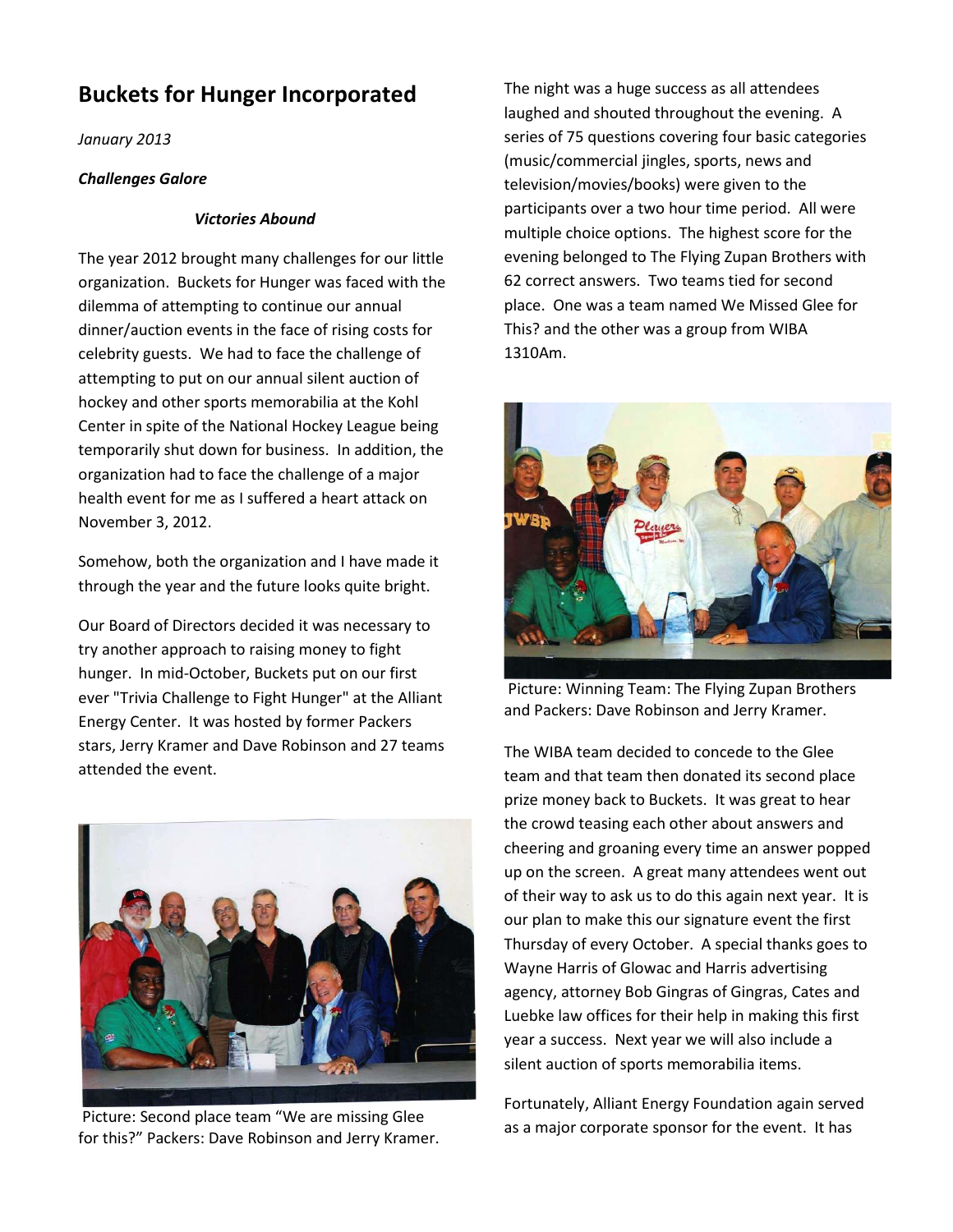done that for the entire existence of Buckets. Also, Dr. Rogerson and Dr. Wackwitz Orthopaedic Surgeons were major corporate sponsors for the fourth straight year. Alliant Energy and the doctors donated a total of \$10,000 to help cover the costs of the event. In addition, Mr. Gingras and Dr. Rogerson were the high bidders on the two live auction items that were sold during the evening. Thus, the net profit for the evening amounted to \$22,000. The Board of Directors considered it to be a rousing success for the first time out of the chute. Buckets is hoping to grow the challenge to at least fifty teams next year. If that happens, then we will be back on track for our annual fund-raising goals.



Picture: Dave Robinson, Bob Gingras, Mike Luebke, and Jerry Kramer.

The Board also decided that we will still be looking to a sports celebrity dinner/auction event. We just need to be smart about which athletes we can afford to bring in to have a successful fundraiser.

It was only with a good deal of reluctance and persuasion that I, personally, decided not to have the silent auction during a Badger men's hockey game this year. The fact that the National Hockey League is still out of business at this writing had a big impact. It was impossible to gather up signed items from our NHL connections because there simply were no players around to sign the items. Rather than have an event with only a few hockey related items, we decided to wait till the Spring of 2013 to

reconsider the event. Obviously, if the whole NHL season is cancelled, then our event will not take place.

As a result of the lack of a dinner/auction along with the absence of the hockey silent auction, Buckets had fewer dollars to use for our annual matching donations program. Yet, the various food pantries from different locations throughout the state asked us to continue that program. They reported that even if the matching amount was less than last year, it would still be of great help to them in raising money. Therefore, we approved about a dozen pantries and they were very successful in acquiring donations from their patrons with our matching enticement. The grand total of dollars brought in through the letters amounted to approximately \$80,330. Buckets provided almost \$20,000 in matching funds because we paid out twenty-five cents on the dollar for every dollar raised with our challenge letter. The maximum we paid to any one pantry was \$3,000 in matching funds. Thus, the whole program resulted in nearly \$100,000 going out to eleven food pantries.

In addition, Buckets sent out another \$3,000 to three other Madison area pantries that were in need of money.

I think it is important for all of you who have and who continue to support our cause to understand that Buckets will be back stronger than ever next year. We are absolutely committed to doing all that we can to help to "wipe away the tears of hunger and to replace them with a glimmer of hope in the eyes of the needy."